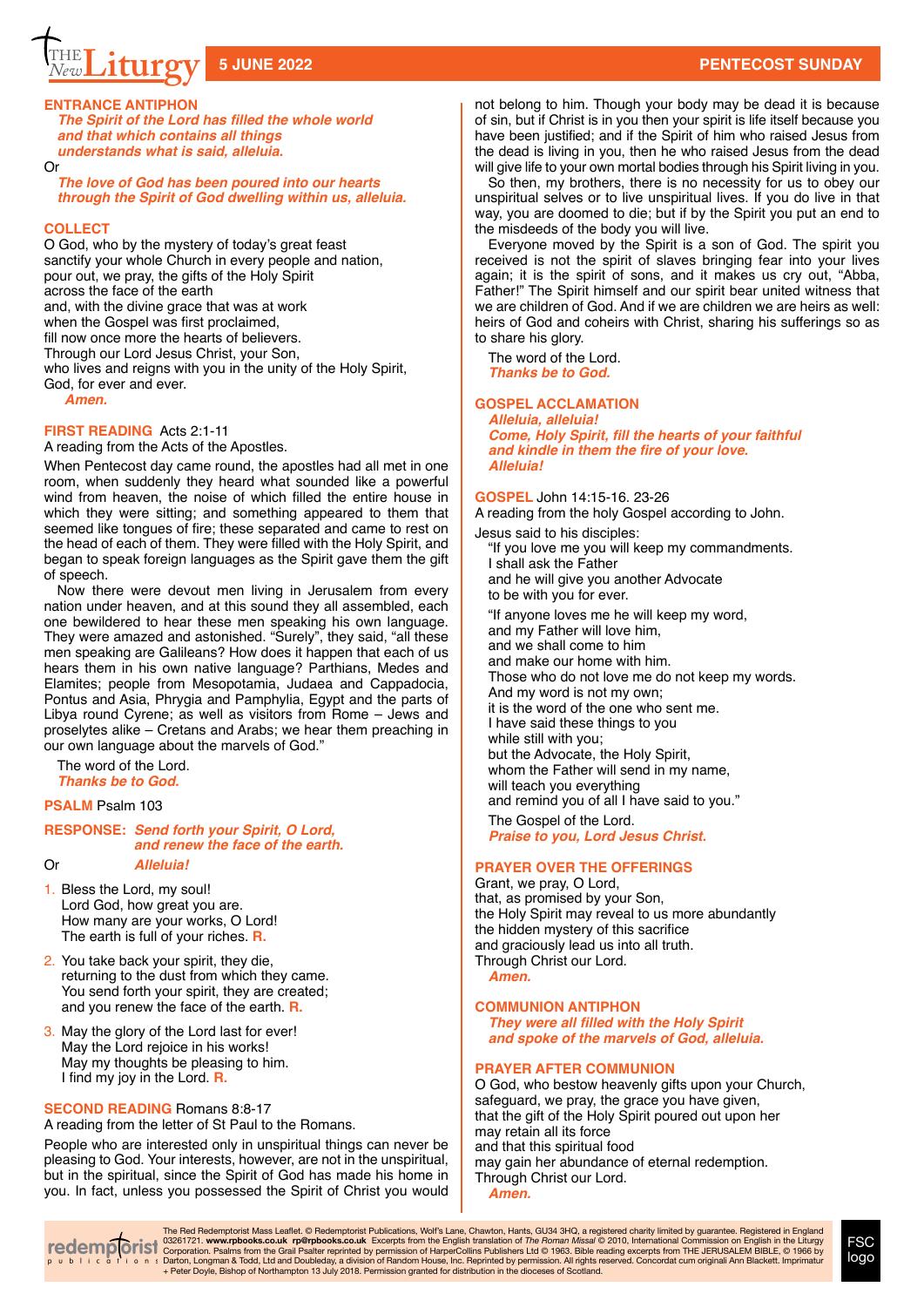# $\frac{New}{New}$  **Liturgy** 12 JUNE 2022 **THE MOST HOLY TRINITY**

**ENTRANCE ANTIPHON**

*Blest be God the Father, and the Only Begotten Son of God, and also the Holy Spirit, for he has shown us his merciful love.*

# **COLLECT**

*New*

God our Father, who by sending into the world the Word of truth and the Spirit of sanctification made known to the human race your wondrous mystery, grant us, we pray, that in professing the true faith, we may acknowledge the Trinity of eternal glory and adore your Unity, powerful in majesty. Through our Lord Jesus Christ, your Son, who lives and reigns with you in the unity of the Holy Spirit, God, for ever and ever.

 *Amen.*

# **FIRST READING** Proverbs 8:22-31

A reading from the book of Proverbs.

The Wisdom of God cries aloud:

The Lord created me when his purpose first unfolded, before the oldest of his works. From everlasting I was firmly set, from the beginning, before earth came into being. The deep was not, when I was born, there were no springs to gush with water. Before the mountains were settled, before the hills, I came to birth; before he made the earth, the countryside, or the first grains of the world's dust. When he fixed the heavens firm, I was there, when he drew a ring on the surface of the deep, when he thickened the clouds above, when he fixed fast the springs of the deep, when he assigned the sea its boundaries – and the waters will not invade the shore – when he laid down the foundations of the earth, I was by his side, a master craftsman, delighting him day after day, ever at play in his presence, at play everywhere in his world, delighting to be with the sons of men. The word of the Lord. *Thanks be to God.*

# **PSALM** Psalm 8

## **RESPONSE:** *How great is your name, O Lord our God, through all the earth!*

1. When I see the heavens, the work of your hands, the moon and the stars which you arranged, what is man that you should keep him in mind, mortal man that you care for him? **R.**

- 2. Yet you have made him little less than a god; with glory and honour you crowned him, gave him power over the works of your hand, put all things under his feet. **R.**
- 3. All of them, sheep and cattle, yes, even the savage beasts, birds of the air, and fish that make their way through the waters. **R.**

# **SECOND READING Romans 5:1-5**

A reading from the letter of St Paul to the Romans.

Through our Lord Jesus Christ, by faith we are judged righteous and at peace with God, since it is by faith and through Jesus that we have entered this state of grace in which we can boast about looking forward to God's glory. But that is not all we can boast about; we can boast about our sufferings. These sufferings bring patience, as we know, and patience brings perseverance, and perseverance brings hope, and this hope is not deceptive, because the love of God has been poured into our hearts by the Holy Spirit which has been given us.

The word of the Lord. *Thanks be to God.*

# **GOSPEL ACCLAMATION**

*Alleluia, alleluia! Glory be to the Father, and to the Son, and to the Holy Spirit, the God who is, who was, and who is to come. Alleluia!* 

**GOSPEL** John 16:12-15

A reading from the holy Gospel according to John.

Jesus said to his disciples:

"I still have many things to say to you but they would be too much for you now. But when the Spirit of truth comes he will lead you to the complete truth, since he will not be speaking as from himself but will say only what he has learnt; and he will tell you of the things to come. He will glorify me, since all he tells you will be taken from what is mine. Everything the Father has is mine; that is why I said: All he tells you will be taken from what is mine."

The Gospel of the Lord. *Praise to you, Lord Jesus Christ.*

# **PRAYER OVER THE OFFERINGS**

Sanctify by the invocation of your name, we pray, O Lord our God, this oblation of our service, and by it make of us an eternal offering to you. Through Christ our Lord. *Amen.*

# **COMMUNION ANTIPHON**

*Since you are children of God, God has sent into your hearts the Spirit of his Son, the Spirit who cries out: Abba, Father.* 

# **PRAYER AFTER COMMUNION**

May receiving this Sacrament, O Lord our God, bring us health of body and soul, as we confess your eternal holy Trinity and undivided Unity. Through Christ our Lord.  *Amen.*



The Red Redemptorist Mass Leaflet. © Redemptorist Publications, Wolf's Lane, Chawton, Hants, GU34 3HQ, a registered charity limited by guarantee. Registered in England 03261721. www.rpbooks.co.uk rp@rpbooks.co.uk Excerpts from the English translation of *The Roman Missal* © 2010, International Commission on English in the Liturgy<br>Corporation. Psalms from the Grail Psalter reprinted by p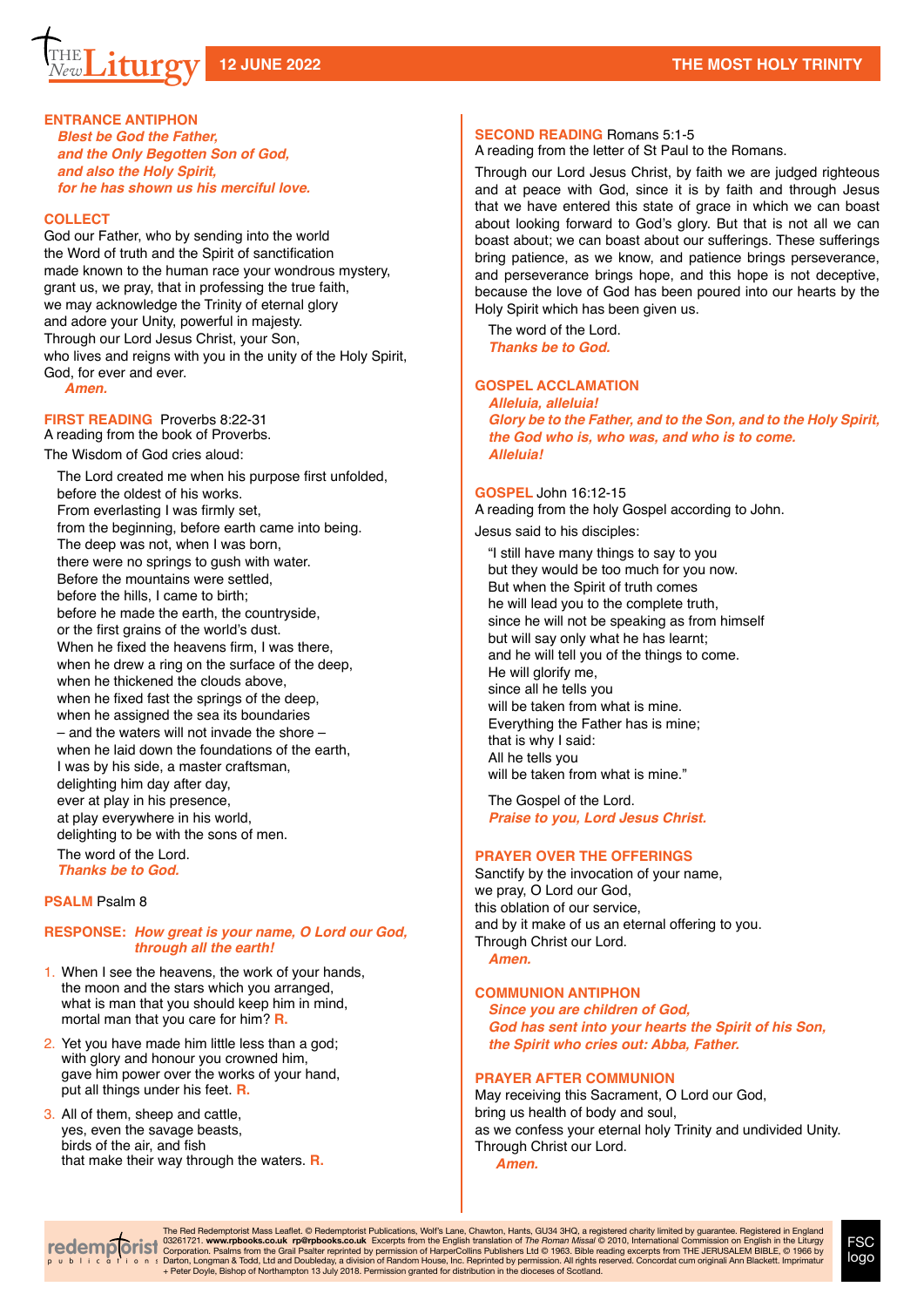

# **ENTRANCE ANTIPHON**

**He fed them with the finest wheat and satisfied them with honey from the rock.**

# **COLLECT**

O God, who in this wonderful Sacrament have left us a memorial of your Passion, grant us, we pray, so to revere the sacred mysteries of your Body and Blood that we may always experience in ourselves the fruits of your redemption. Who live and reign with God the Father in the unity of the Holy Spirit, God, for ever and ever. **Amen.**

**FIRST READING** Genesis 14:18-20

A reading from the book of Genesis.

Melchizedek king of Salem brought bread and wine; he was a priest of God Most High. He pronounced this blessing:

"Blessed be Abraham by God Most High, creator of heaven and earth,

and blessed be God Most High for handing over your enemies to you."

And Abraham gave him a tithe of everything.

The word of the Lord. **Thanks be to God.**

# **PSALM** Psalm 109

# **RESPONSE: You are a priest for ever, a priest like Melchizedek of old.**

- 1. The Lord's revelation to my Master: "Sit on my right: I will put your foes beneath your feet." **R.**
- 2. The Lord will send from Zion your sceptre of power: rule in the midst of all your foes. **R.**
- 3. A prince from the day of your birth on the holy mountains; from the womb before the daybreak I begot you. **R.**
- 4. The Lord has sworn an oath he will not change. "You are a priest for ever, a priest like Melchizedek of old." **R.**

# **SECOND READING** 1 Corinthians 11:23-26

A reading from the first letter of St Paul to the Corinthians. This is what I received from the Lord, and in turn passed on to you: that on the same night that he was betrayed, the Lord Jesus took some bread, and thanked God for it and broke it, and he said, "This is my body, which is for you; do this as a memorial of me." In the same way he took the cup after supper, and said, "This cup is the new covenant in my blood. Whenever you drink it, do this as a memorial of me."

Until the Lord comes, therefore, every time you eat this bread and drink this cup, you are proclaiming his death.

The word of the Lord. **Thanks be to God.**

# **GOSPEL ACCLAMATION**

**Alleluia, alleluia! I am the living bread which has come down from heaven,** 

**says the Lord. Anyone who eats this bread will live for ever. Alleluia!** 

# **GOSPEL** Luke 9:11-17

A reading from the holy Gospel according to Luke.

Jesus made the crowds welcome and talked to them about the kingdom of God; and he cured those who were in need of healing.

It was late afternoon when the Twelve came to him and said, "Send the people away, and they can go to the villages and farms round about to find lodging and food; for we are in a lonely place here." He replied, "Give them something to eat yourselves." But they said, "We have no more than five loaves and two fish, unless we are to go ourselves and buy food for all these people." For there were about five thousand men. But he said to his disciples, "Get them to sit down in parties of about fifty." They did so and made them all sit down. Then he took the five loaves and the two fish, raised his eyes to heaven, and said the blessing over them; then he broke them and handed them to his disciples to distribute among the crowd. They all ate as much as they wanted, and when the scraps remaining were collected they filled twelve baskets.

The Gospel of the Lord. **Praise to you, Lord Jesus Christ.**

# **PRAYER OVER THE OFFERINGS**

Grant your Church, O Lord, we pray, the gifts of unity and peace, whose signs are to be seen in mystery in the offerings we here present. Through Christ our Lord. **Amen.**

# **COMMUNION ANTIPHON**

**Whoever eats my flesh and drinks my blood remains in me and I in him, says the Lord.** 

# **PRAYER AFTER COMMUNION**

Grant, O Lord, we pray, that we may delight for all eternity in that share in your divine life, which is foreshadowed in the present age by our reception of your precious Body and Blood. Who live and reign for ever and ever. **Amen.**